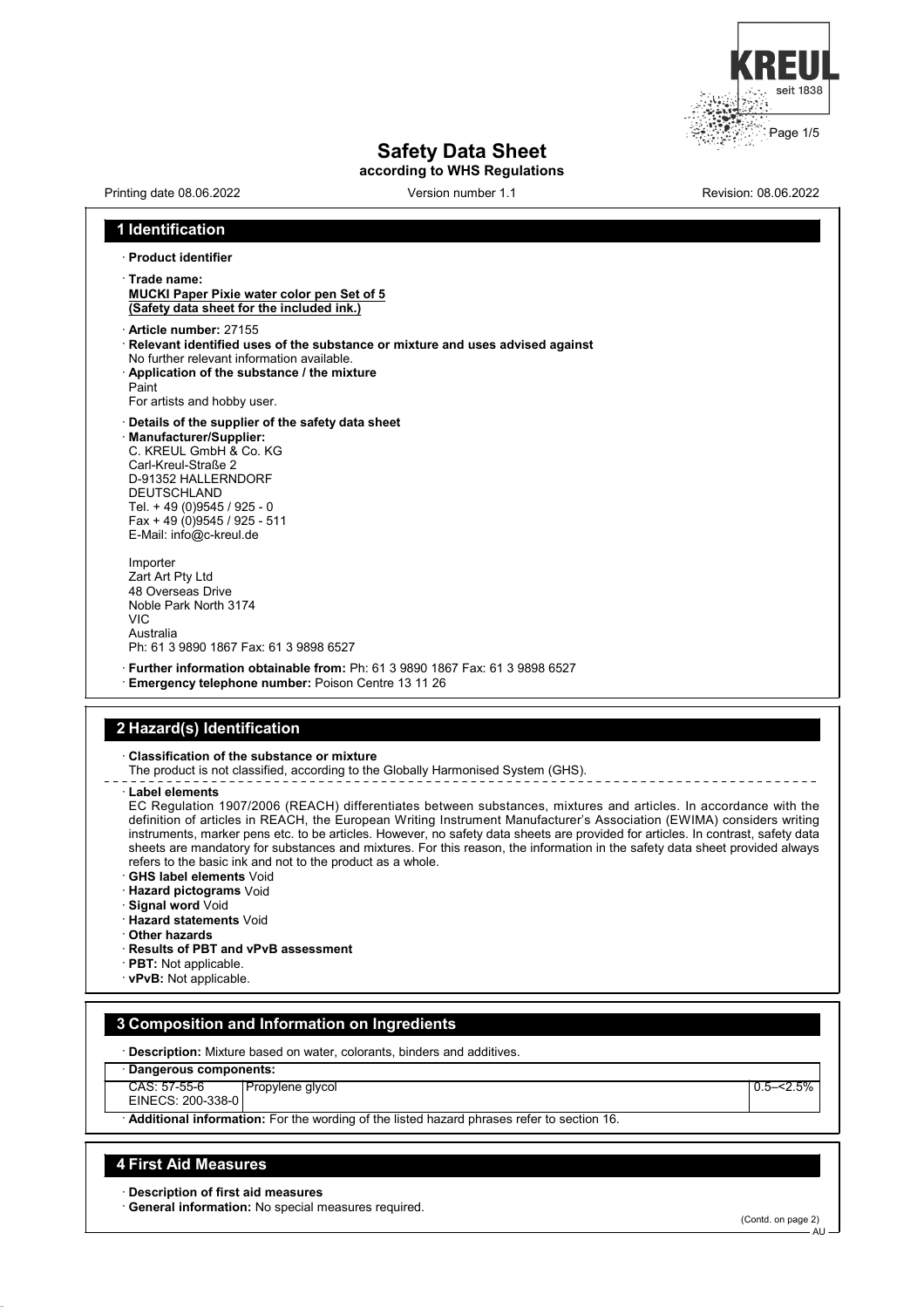### **Safety Data Sheet according to WHS Regulations**

Printing date 08.06.2022 **Version number 1.1** Nevision: 08.06.2022 Revision: 08.06.2022

(Contd. of page 1)

- · **After inhalation:** Not applicable.
- · **After skin contact:**
- Wash with water and acidic soap. If skin irritation continues, consult a doctor.
- · **After eye contact:**
- Remove contact lenses.
- Rinse opened eye for several minutes under running water.
- · **After swallowing:**
- If symptoms persist consult doctor.
- Rinse out mouth and then drink plenty of water.
- · **Information for doctor:**
- · **Most important symptoms and effects, both acute and delayed** No further relevant information available.
- · **Indication of any immediate medical attention and special treatment needed** No further relevant information available.

#### **5 Fire Fighting Measures**

- · **Extinguishing media**
- · **Suitable extinguishing agents:** Use fire extinguishing methods suitable to surrounding conditions.
- · **Special hazards arising from the substance or mixture**
- Formation of toxic gases is possible during heating or in case of fire.
- · **Advice for firefighters**
- · **Protective equipment:** Mouth respiratory protective device.
- · **Additional information** Dispose of fire debris and contaminated fire fighting water in accordance with official regulations.

#### **6 Accidental Release Measures**

- · **Personal precautions, protective equipment and emergency procedures** Not required.
- · **Environmental precautions:**
- Dilute with plenty of water.
- Do not allow to enter sewers/ surface or ground water.
- · **Methods and material for containment and cleaning up:**
- Absorb with liquid-binding material (sand, diatomite, acid binders, universal binders, sawdust).
- Dispose of the material collected according to regulations.
- **Reference to other sections**
- See Section 7 for information on safe handling.
- See Section 8 for information on personal protection equipment.
- See Section 13 for disposal information.

### **7 Handling and Storage**

· **Handling:**

- · **Precautions for safe handling** No special precautions are necessary if used correctly.
- · **Information about fire and explosion protection:**
- No special measures required.
- The product is not flammable.
- · **Conditions for safe storage, including any incompatibilities**
- · **Storage:**
- · **Requirements to be met by storerooms and receptacles:** No special requirements.
- · **Information about storage in one common storage facility:** Not required.
- · **Further information about storage conditions:**
- Protect from frost. Protect from heat and direct sunlight.
- · **Storage class:** 12
- · **Specific end use(s)** No further relevant information available.

### **8 Exposure controls and personal protection** · **Ingredients with limit values that require monitoring at the workplace: 57-55-6 Propylene glycol** WES Long-term value: 474\* 10\*\* mg/m<sup>3</sup>, 150\* ppm \*vapour&particluates;\*\*particulates only · **DNELs 57-55-6 Propylene glycol** Inhalative worker  $168$  mg/m<sup>3</sup> (chronic - systemic effect) general population  $50 \text{ mg/m}^3$  (chronic - systemic effect) · **PNECs 57-55-6 Propylene glycol** water 183 mg/l freshwater 260 mg/l (Contd. on page 3) A<sub>U</sub>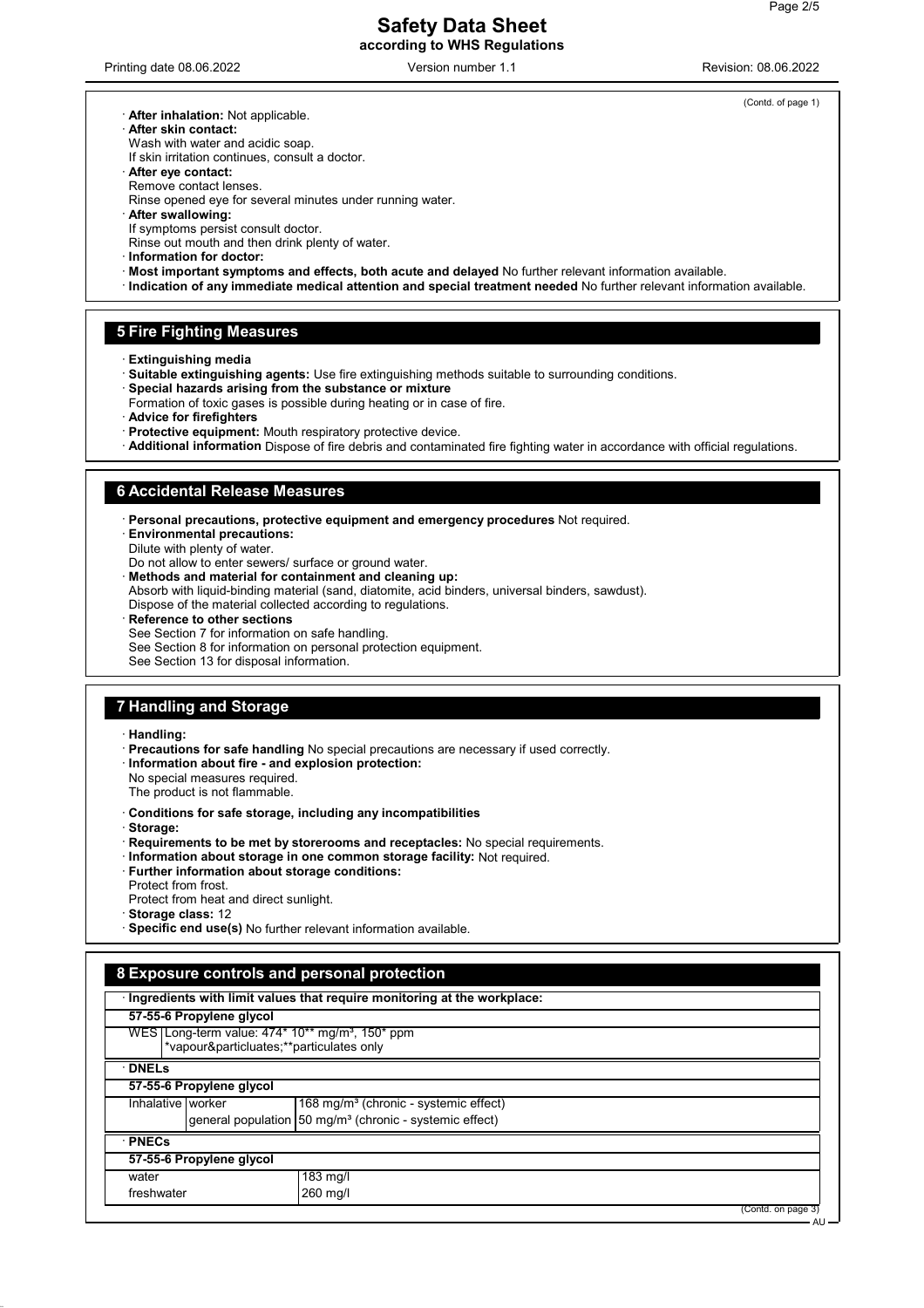### **Safety Data Sheet according to WHS Regulations**

Printing date 08.06.2022 **Version number 1.1** Printing date 08.06.2022 **Revision: 08.06.2022** 

|                                                                                                                                                                                                                                                                                               | (Contd. of page 2)                                                                                                                                                                                                                                                                                                                                                                                                                                                                  |
|-----------------------------------------------------------------------------------------------------------------------------------------------------------------------------------------------------------------------------------------------------------------------------------------------|-------------------------------------------------------------------------------------------------------------------------------------------------------------------------------------------------------------------------------------------------------------------------------------------------------------------------------------------------------------------------------------------------------------------------------------------------------------------------------------|
| marine water                                                                                                                                                                                                                                                                                  | 26 mg/l                                                                                                                                                                                                                                                                                                                                                                                                                                                                             |
| sewage treatment plant (STP)                                                                                                                                                                                                                                                                  | 20,000 mg/l                                                                                                                                                                                                                                                                                                                                                                                                                                                                         |
| freshwater sediment                                                                                                                                                                                                                                                                           | 572 mg/kg                                                                                                                                                                                                                                                                                                                                                                                                                                                                           |
| marine sediment                                                                                                                                                                                                                                                                               | 57.2 mg/kg                                                                                                                                                                                                                                                                                                                                                                                                                                                                          |
| soil                                                                                                                                                                                                                                                                                          | 50 mg/kg                                                                                                                                                                                                                                                                                                                                                                                                                                                                            |
|                                                                                                                                                                                                                                                                                               | · Additional information: The lists valid during the making were used as basis.                                                                                                                                                                                                                                                                                                                                                                                                     |
| <b>Exposure controls</b><br>General protective and hygienic measures:<br>Do not eat, drink, smoke or sniff while working.<br>Avoid contact with the eyes and skin.<br><b>Material of gloves</b><br>Penetration time of glove material<br>Eye protection: Goggles recommended during refilling | The selection of the suitable gloves does not only depend on the material, but also on further marks of quality and varies<br>from manufacturer to manufacturer. As the product is a preparation of several substances, the resistance of the glove<br>material can not be calculated in advance and has therefore to be checked prior to the application.<br>The exact break through time has to be found out by the manufacturer of the protective gloves and has to be observed. |
| 9 Physical and Chemical Properties<br>· Information on basic physical and chemical properties<br><b>General Information</b>                                                                                                                                                                   |                                                                                                                                                                                                                                                                                                                                                                                                                                                                                     |
| · Appearance:                                                                                                                                                                                                                                                                                 |                                                                                                                                                                                                                                                                                                                                                                                                                                                                                     |
| Form:                                                                                                                                                                                                                                                                                         | Fluid                                                                                                                                                                                                                                                                                                                                                                                                                                                                               |
| Odour:                                                                                                                                                                                                                                                                                        | Characteristic                                                                                                                                                                                                                                                                                                                                                                                                                                                                      |
| Odour threshold:                                                                                                                                                                                                                                                                              | Not determined.                                                                                                                                                                                                                                                                                                                                                                                                                                                                     |
| pH-value at 20 °C:                                                                                                                                                                                                                                                                            | $6 - 9$                                                                                                                                                                                                                                                                                                                                                                                                                                                                             |
| Change in condition<br>Melting point/freezing point:                                                                                                                                                                                                                                          | Undetermined.<br>Initial boiling point and boiling range: Undetermined.                                                                                                                                                                                                                                                                                                                                                                                                             |
| · Flash point:                                                                                                                                                                                                                                                                                | Not applicable.                                                                                                                                                                                                                                                                                                                                                                                                                                                                     |
| · Flammability (solid, gas):                                                                                                                                                                                                                                                                  | Not applicable.                                                                                                                                                                                                                                                                                                                                                                                                                                                                     |
| Decomposition temperature:                                                                                                                                                                                                                                                                    | Not determined.                                                                                                                                                                                                                                                                                                                                                                                                                                                                     |
|                                                                                                                                                                                                                                                                                               |                                                                                                                                                                                                                                                                                                                                                                                                                                                                                     |
| <b>Explosive properties:</b>                                                                                                                                                                                                                                                                  | Product does not present an explosion hazard.                                                                                                                                                                                                                                                                                                                                                                                                                                       |
| ⋅ Explosion limits:<br>Lower:<br>Upper:                                                                                                                                                                                                                                                       | Not determined.<br>Not determined.                                                                                                                                                                                                                                                                                                                                                                                                                                                  |
| · Vapour pressure:                                                                                                                                                                                                                                                                            | Not determined.                                                                                                                                                                                                                                                                                                                                                                                                                                                                     |
| Density at 20 °C:                                                                                                                                                                                                                                                                             | 1.02 $q/cm^{3}$                                                                                                                                                                                                                                                                                                                                                                                                                                                                     |
| · Relative density                                                                                                                                                                                                                                                                            | Not determined.                                                                                                                                                                                                                                                                                                                                                                                                                                                                     |
| · Vapour density                                                                                                                                                                                                                                                                              | Not determined.                                                                                                                                                                                                                                                                                                                                                                                                                                                                     |
| <b>Evaporation rate</b>                                                                                                                                                                                                                                                                       | Not determined.                                                                                                                                                                                                                                                                                                                                                                                                                                                                     |
| · Solubility in / Miscibility with<br>water:                                                                                                                                                                                                                                                  | Fully miscible.                                                                                                                                                                                                                                                                                                                                                                                                                                                                     |
| · Partition coefficient: n-octanol/water:                                                                                                                                                                                                                                                     | Not determined.                                                                                                                                                                                                                                                                                                                                                                                                                                                                     |
| · Viscosity:<br>Dynamic:<br>Kinematic:                                                                                                                                                                                                                                                        | Not determined.<br>Not determined.                                                                                                                                                                                                                                                                                                                                                                                                                                                  |
| · Solvent content:<br><b>Organic solvents:</b><br>Water:                                                                                                                                                                                                                                      | 2.2%<br>< 84.7 %                                                                                                                                                                                                                                                                                                                                                                                                                                                                    |
| Other information                                                                                                                                                                                                                                                                             | No further relevant information available.                                                                                                                                                                                                                                                                                                                                                                                                                                          |
|                                                                                                                                                                                                                                                                                               |                                                                                                                                                                                                                                                                                                                                                                                                                                                                                     |

## **10 Stability and Reactivity**

· **Reactivity** No further relevant information available.

· **Chemical stability**

· **Thermal decomposition / conditions to be avoided:** No decomposition if used according to specifications.

· **Possibility of hazardous reactions** No dangerous reactions known.

· **Conditions to avoid** No further relevant information available.

· **Incompatible materials:** No further relevant information available.

· **Hazardous decomposition products:** No dangerous decomposition products known.

(Contd. on page 4)

AU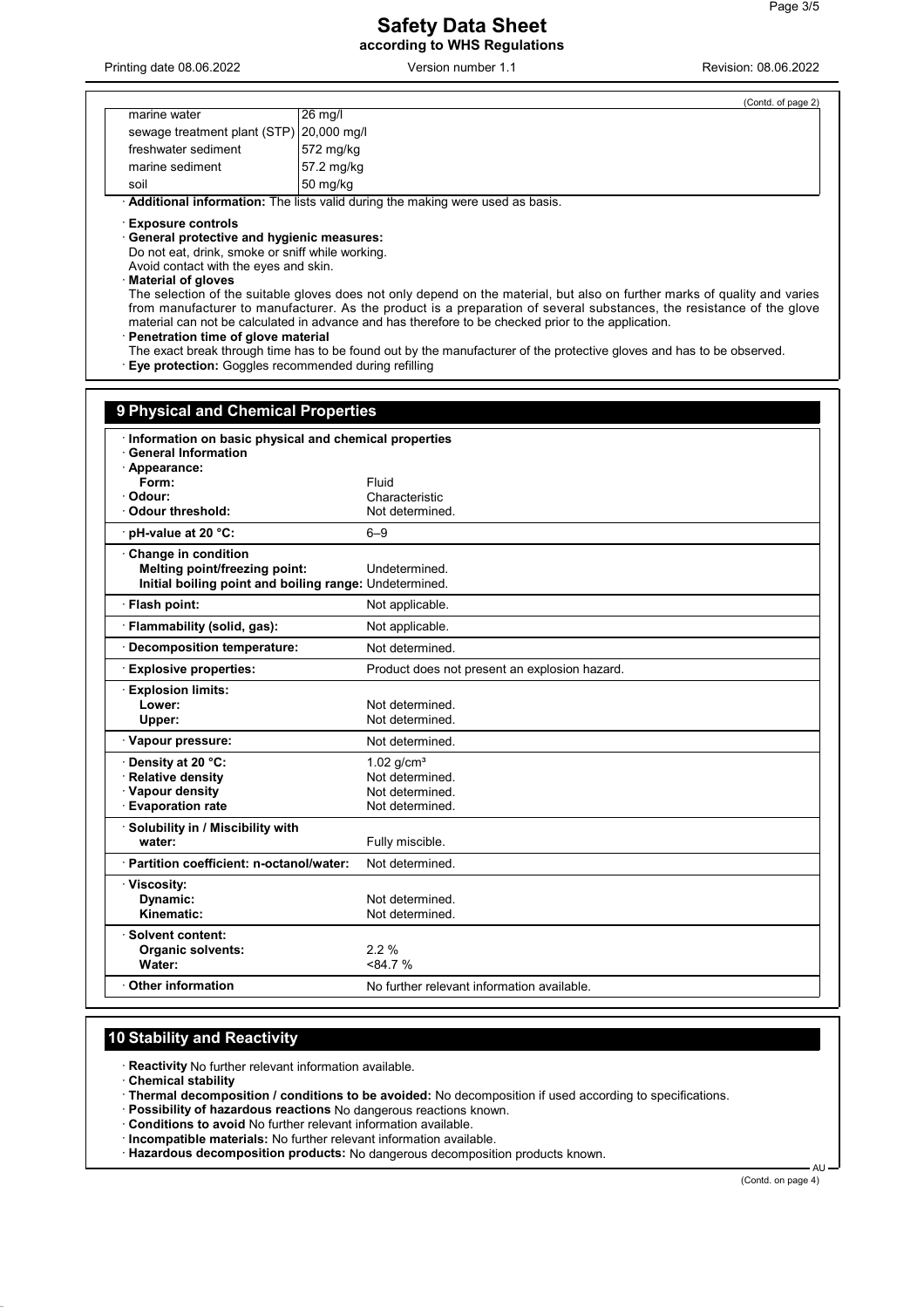Printing date 08.06.2022 Version number 1.1 Revision: 08.06.2022

(Contd. of page 3)

AU

### **11 Toxicological Information**

· **Information on toxicological effects**

· **Acute toxicity**

· **LD/LC50 values relevant for classification:**

**ATE (Acute Toxicity Estimates)**

Dermal LD50 >188,263 mg/kg (rabbit)

### **57-55-6 Propylene glycol**

Oral LD50 22,000 mg/kg (rat) (ECHA)

Dermal LD50 >2,000 mg/kg (rabbit) (ECHA)

· **Additional toxicological information:**

The product is not subject to classification according to the calculation method of the General EU Classification Guidelines for Preparations as issued in the latest version.

When used and handled according to specifications, the product does not have any harmful effects to our experience and the information provided to us.

#### **12 Ecological Information**

· **Toxicity**

|                                                                            | <b>IUAIGILY</b>                                                      |  |  |  |  |
|----------------------------------------------------------------------------|----------------------------------------------------------------------|--|--|--|--|
|                                                                            | <b>Aquatic toxicity:</b>                                             |  |  |  |  |
|                                                                            | 57-55-6 Propylene glycol                                             |  |  |  |  |
| LC50/96h                                                                   | 40,613 mg/l (oncorhynchus mykiss) (ECHA)                             |  |  |  |  |
| LC50/48h                                                                   | 18,340 mg/l (ceriodaphnia dubia) (ECHA)                              |  |  |  |  |
|                                                                            | ErC50/72h   19,300 mg/l (sceletonema costatum) (ECHA)                |  |  |  |  |
|                                                                            | NOEC/18h   > 20,000 mg/l (pseudomonas putida) (ECHA)                 |  |  |  |  |
| NOEC/7d                                                                    | 13,020 mg/l (ceriodaphnia dubia) (ECHA)                              |  |  |  |  |
|                                                                            | NOEC/14d <5,300 mg/l (sceletonema costatum) (ECHA)                   |  |  |  |  |
| <b>Persistence and degradability</b>                                       |                                                                      |  |  |  |  |
| 57-55-6 Propylene glycol                                                   |                                                                      |  |  |  |  |
| Oxygen consumption 106.8 % /28d (OECD 301 F)                               |                                                                      |  |  |  |  |
|                                                                            | Behaviour in environmental systems:                                  |  |  |  |  |
|                                                                            | Bioaccumulative potential No further relevant information available. |  |  |  |  |
| Mobility in soil No further relevant information available.                |                                                                      |  |  |  |  |
| Additional ecological information:                                         |                                                                      |  |  |  |  |
|                                                                            | · General notes:                                                     |  |  |  |  |
| Do not allow product to reach ground water, water course or sewage system. |                                                                      |  |  |  |  |
| Danger to drinking water if even small quantities leak into the ground.    |                                                                      |  |  |  |  |
| <b>Results of PBT and vPvB assessment</b>                                  |                                                                      |  |  |  |  |
| <b>PBT:</b> Not applicable.                                                |                                                                      |  |  |  |  |
|                                                                            | vPvB: Not applicable.                                                |  |  |  |  |
|                                                                            | Other adverse effects No further relevant information available.     |  |  |  |  |

### **13 Disposal considerations**

#### · **Waste treatment methods**

· **Recommendation**

Smaller quantities can be disposed of with household waste. Small amounts may be diluted with plenty of water and washed away. Dispose of bigger amounts in accordance with Local Authority requirements.

· **Uncleaned packaging:**

· **Recommendation:** Disposal must be made according to official regulations.

· **Recommended cleansing agents:** Water, if necessary together with cleansing agents.

| · UN-Number                |               |  |
|----------------------------|---------------|--|
| ADG, ADN, IMDG, IATA       | not regulated |  |
| UN proper shipping name    |               |  |
| ADG, ADN, IMDG, IATA       | not regulated |  |
| Transport hazard class(es) |               |  |
| ADG, ADN, IMDG, IATA       |               |  |
| · Class                    | not regulated |  |
| · Packing group            |               |  |
| ADG, IMDG, IATA            | not regulated |  |